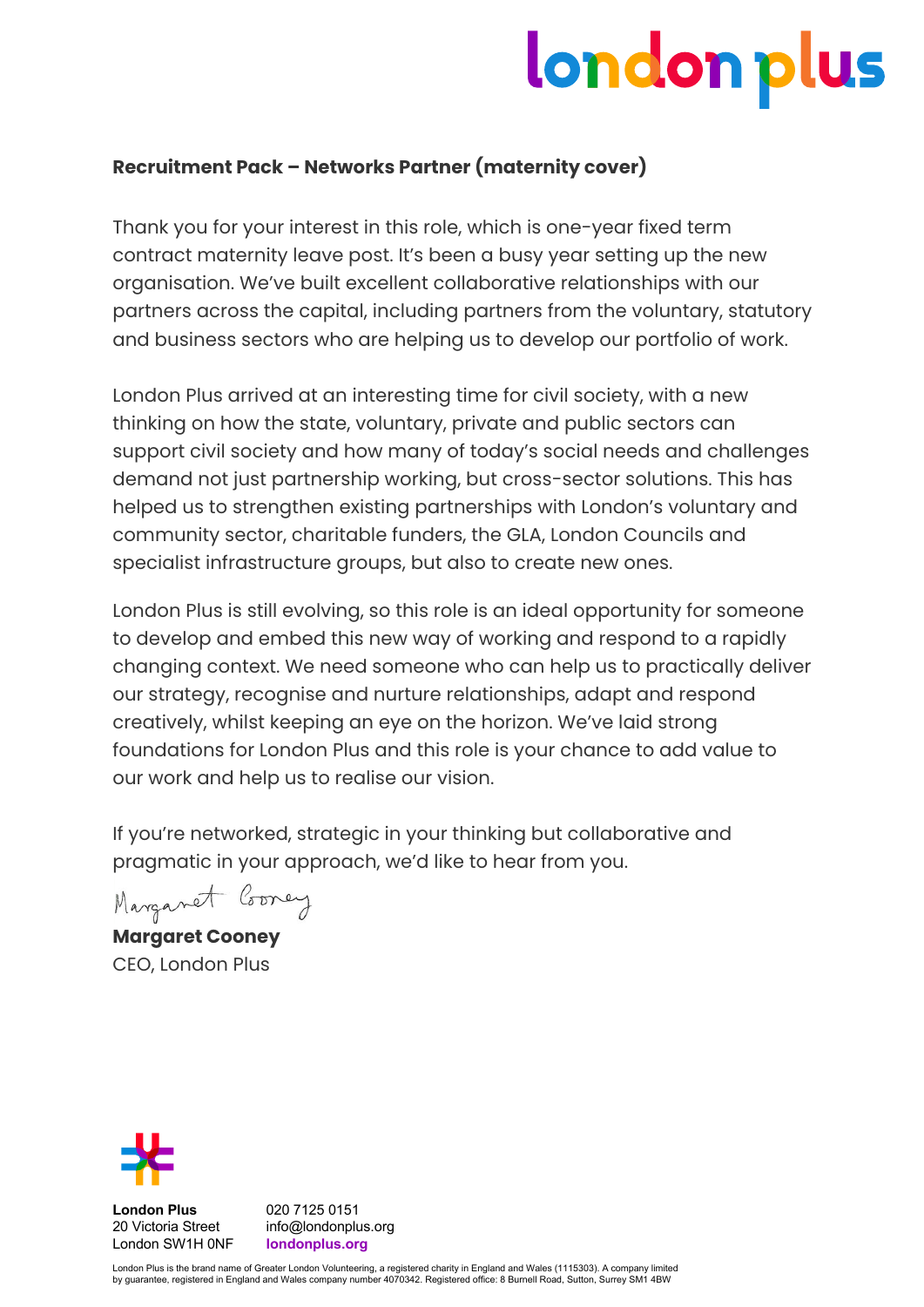# 1. Background Information

London Plus is new a pan-London civil society organisation, set up in 2018 with a small team that that focuses on the following work areas:

- Data & intelligence
- Networks/partnerships
- Advocacy and voice
- Communications/digital content and operations
- Employment and skills policy and project work

We emerged out of a shared consensus that although social action by volunteers and the wider civil society sector has made a significant difference to Londoners, a more unified approach was needed to help the public, politicians and business better understand the range, complexity and importance of the work that civil society does.

With an estimated 120,000 civil society organisations in the capital, a Deputy Mayor with an explicit brief on volunteering, social action, social integration and community engagement, and a move to make London the foremost global city for philanthropy, there was an opportunity to support civil society in a different way, by creating a centralised knowledge and information 'hub'. Greater London Volunteering, our legacy body, took on the role of implementing this new 'hub' and London Plus launched in 2018 with support from City Bridge Trust, with a new look and a new remit.

We have achieved a great deal over the last year, working with our networks to define the main areas where they want support and need new input. We have developed a portfolio of priority projects that we will work on in the coming 12-18 months. This programme will evolve and grow as we continue to work with the sector and understand their needs more deeply. Below is a snapshot of projects we have started delivering in the last eight months:

- Defining an equality monitoring data standard for deaf and disabled people/organisations;
- Co-ordinating a programme of support for voluntary sector consortia in London – in partnership with Pilotlight and DAC Beachcroft

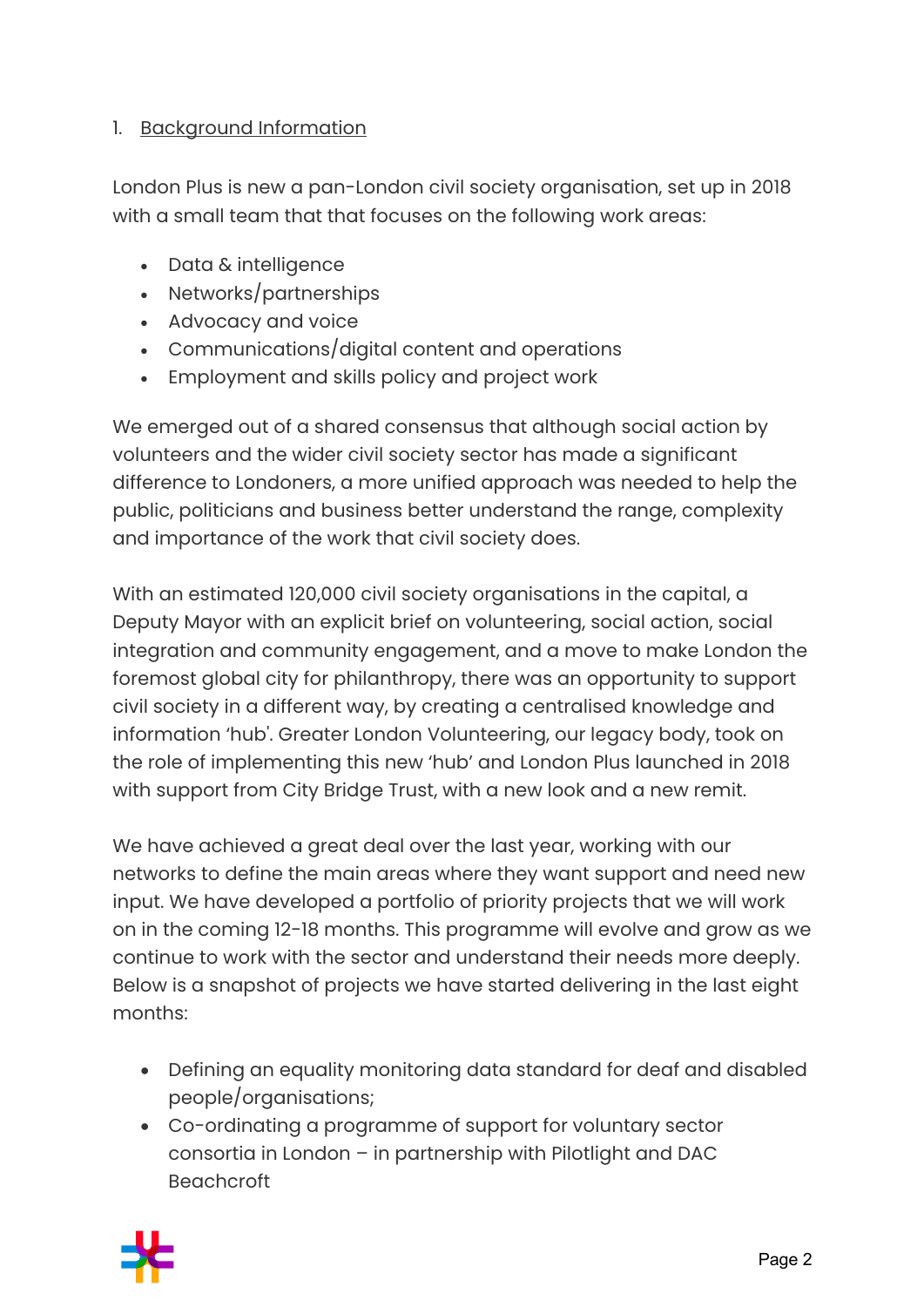- Employment & skills policy Good Work Commission which will produce a series of case studies and a final report on what 'good work' looks like for all Londoners
- The development of a dynamic content strategy for the London Plus website that promotes and advocates the work of CSOs through case studies, examples of good practice and downloadable resources.

#### 2. London Plus roles

Our small team of five includes:

- Chief Executive Margaret Cooney
- Data & intelligence coordinator Dr Natasha Codiroli Mcmaster
- Networks partner (maternity cover role)
- Employment and skills policy & project officer Rayhan Haque
- London Plus coordinator Emily Coatham

London Plus has a remit to support civil society organisations (CSOs) in London to harness the power of data to generate better insights, to convene CSO networks and organisations across London to build collaborative partnerships in order to maximise impact and value, and to increase the voice and influence of CSOs by amplifying issues of common concern and shining a light on best practice.

To find out more about our work and what we do please visit our website.

#### 3. The Networks Partner role

This is an exciting role that supports and champions the work of CSOs in London, particularly local infrastructure bodies, and has a focus on networking and collaboration.

Civil society is large, varied and diverse. As one small organisation we cannot hope to reach the whole sector so take a targeted approach, focusing on specific issues and communities of interest where we know we can add value to help to bring about long-term change and sustainable impact. Working through infrastructure bodies helps us to maximise our reach.

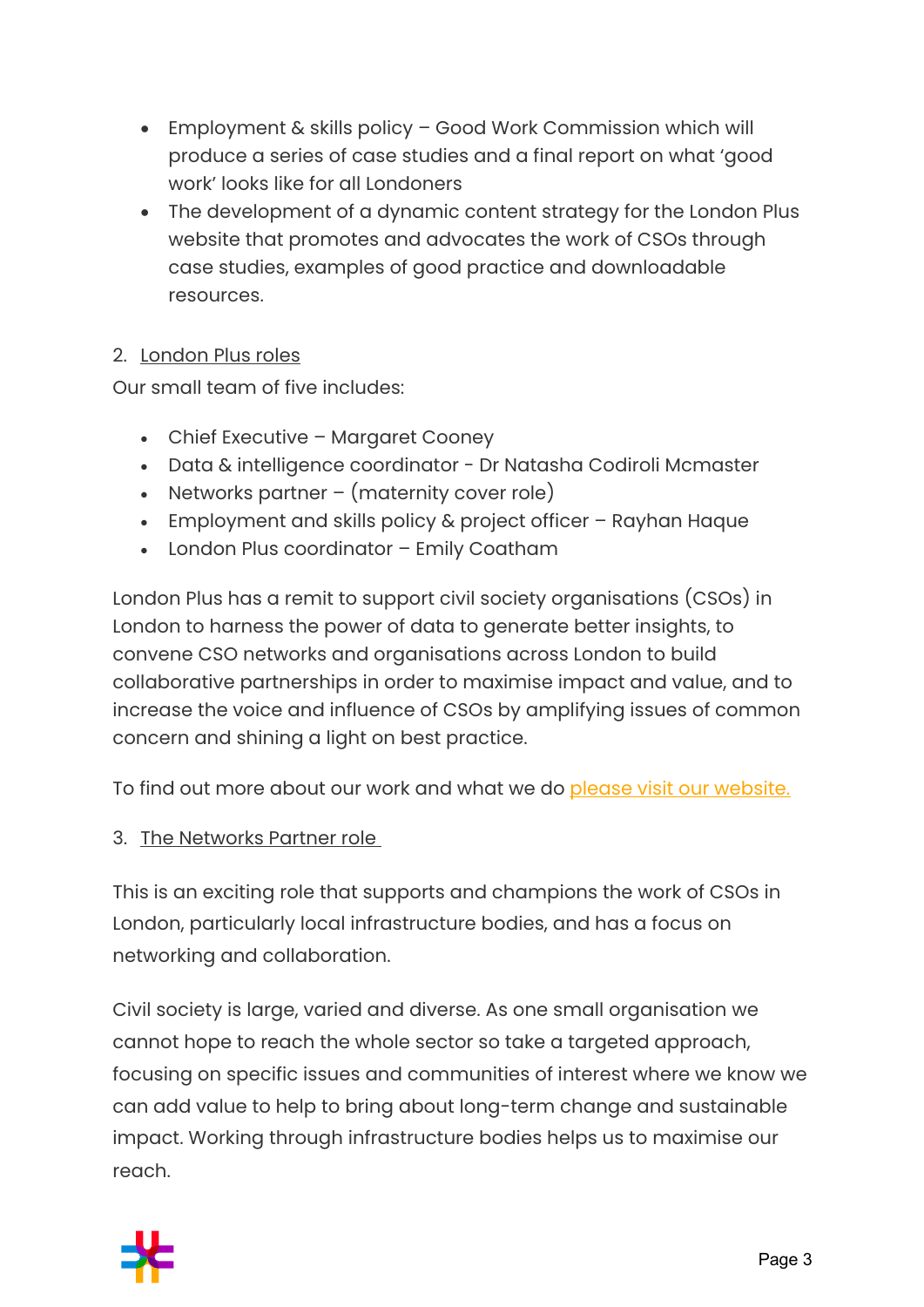In order to facilitate this and to ensure maximum reach, we try to work with networks of civil society organisations that want to make new connections and try new approaches to working. Our focus is always on activating networks, creating supportive and proactive partnerships with the goal of delivering positive outcomes and impact for Londoners

Through these networks we share learning, intelligence and evidencebased practice to help tackle the problems which CSOs and their beneficiaries across London face. Sometimes we encourage partnerships in a specific geographic location, and for other projects we take a pan-London thematic approach. In all of our work we aim to leverage existing and new resources to tackle local issues, or issues of common concern to drive sustainable change. We will always capture learning to build evidence-based practice and ensure this is shared across London.

The role has close ties with London Councils, the GLA, London Funders, local CVSs, Volunteer Centres and others.

4. Recruitment Timetable Shortlisting Decisions:  $w/c 8<sup>th</sup>$  July 2019 Interviews:  $w/c$  15<sup>th</sup> July 2019

Closing date for applications: Thursday  $4<sup>th</sup>$  July 2019 – 12.00pm

#### 5. Governance

This work is currently supported under the remit of Greater London Volunteering, who adopted a revised set of charitable objectives and trade as London Plus. We will continue to review governance arrangements, and this will include the recruitment of new trustees and revised membership arrangements.

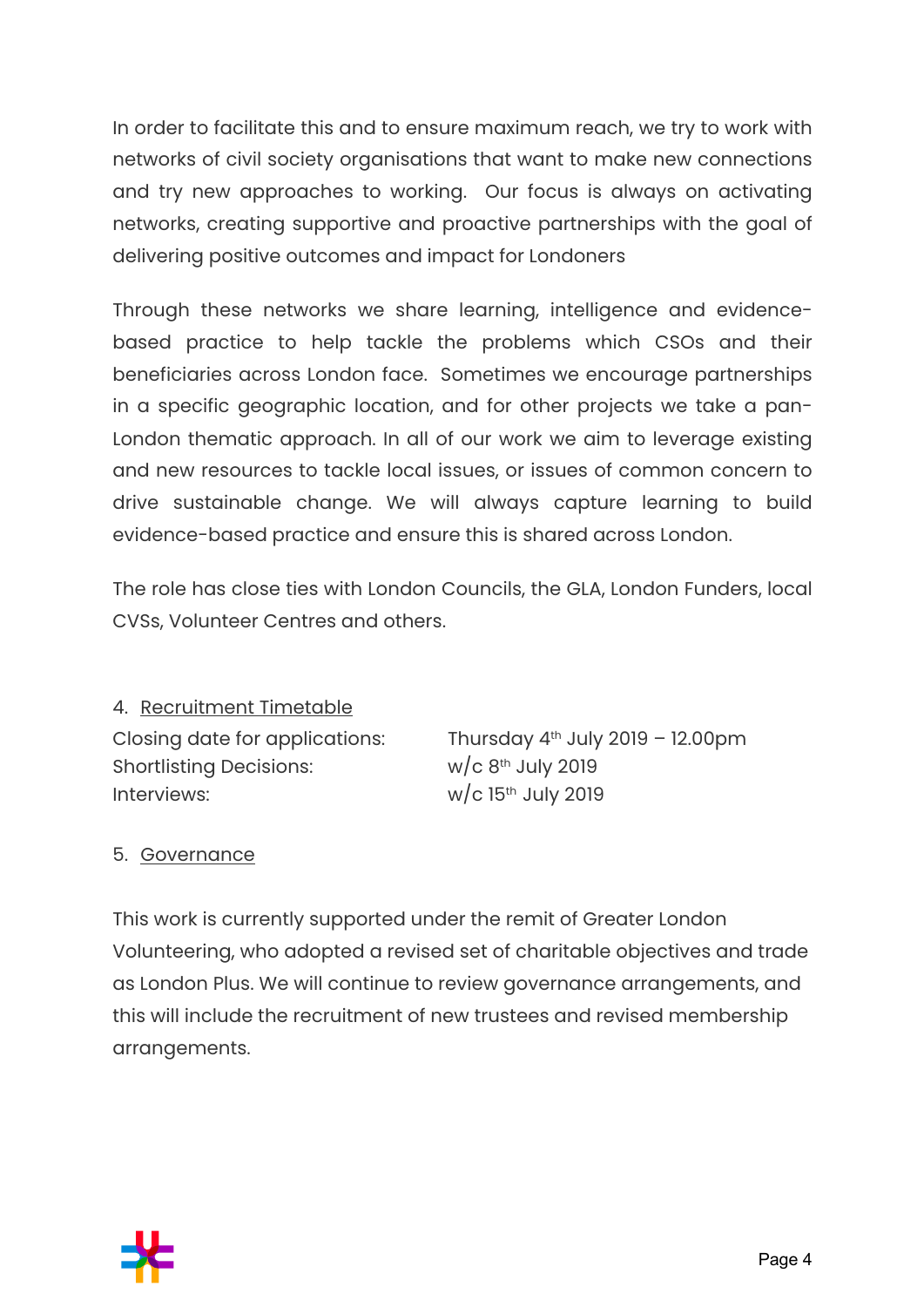#### 6. Background reading

For further information:

- 1. The Way Ahead the emergence of London Plus was part of the wider work in place across London to look at developing effective systems to support civil society. This programme is called the Way Ahead and further details can be obtained via the website and by downloading the full report.
- 2. London Plus achievements to date (PDF).
- 3. City Bridge Trust London Plus, main funder.
- 4. London plus website

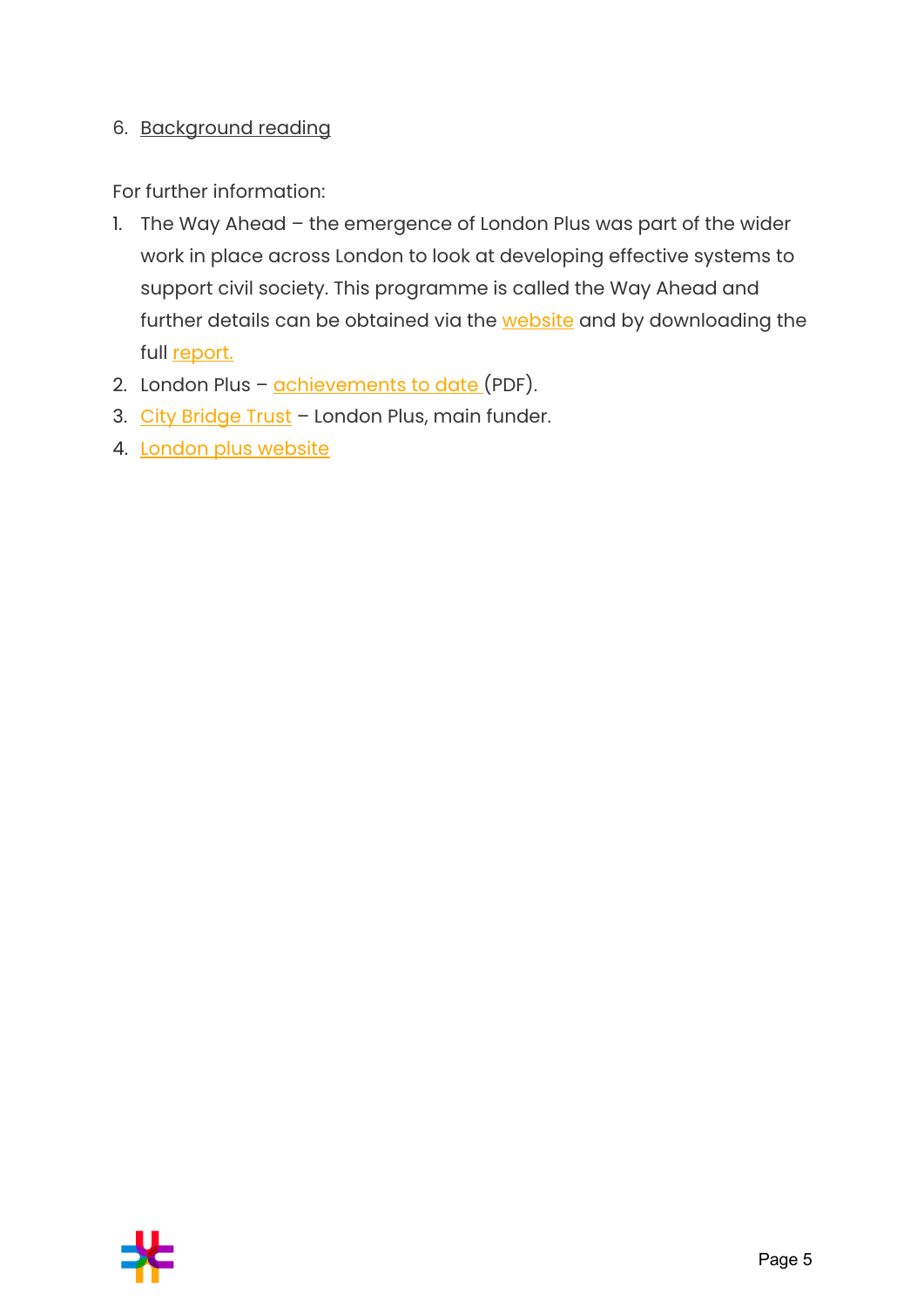# **Networks partner (maternity cover) – Job Description**

| <b>Purpose</b>        | To enhance the voice and impact of the civil society<br>across London through creating and developing<br>collaborative networks and partnerships |
|-----------------------|--------------------------------------------------------------------------------------------------------------------------------------------------|
| <b>Responsible to</b> | <b>Chief Executive</b>                                                                                                                           |
| <b>Salary</b>         | £36,000 per annum, 1-year fixed term contract<br>(maternity cover)                                                                               |
| <b>Direct reports</b> | <b>None</b>                                                                                                                                      |
| <b>Location</b>       | Based at 20 Victoria Street, London, SWIH ONF. Some<br>travel will be required, as will occasional evening and<br>weekend work.                  |
| <b>Benefits</b>       | 25 days holiday per annuum<br>Flexible working<br>Pension - Employer contribution: 5%<br>Competitive salary                                      |

#### **Main Purpose**

To offer support to civil society groups through the development and coordination of networks and forums, both via existing networks and through the development of new alliances. This role will also take a particular focus to support groups to communicate and collaborate and make best use of the London Plus website to share good practice.

#### **Principal Responsibilities and Accountabilities**

#### Networks Support

1. To offer support to civil society groups through the development and coordination of networks and forums, and by supporting existing networks; (i.e. CVS Directors and Volunteer Centre networks, Equalities Infrastructure) with a focus on co-production;

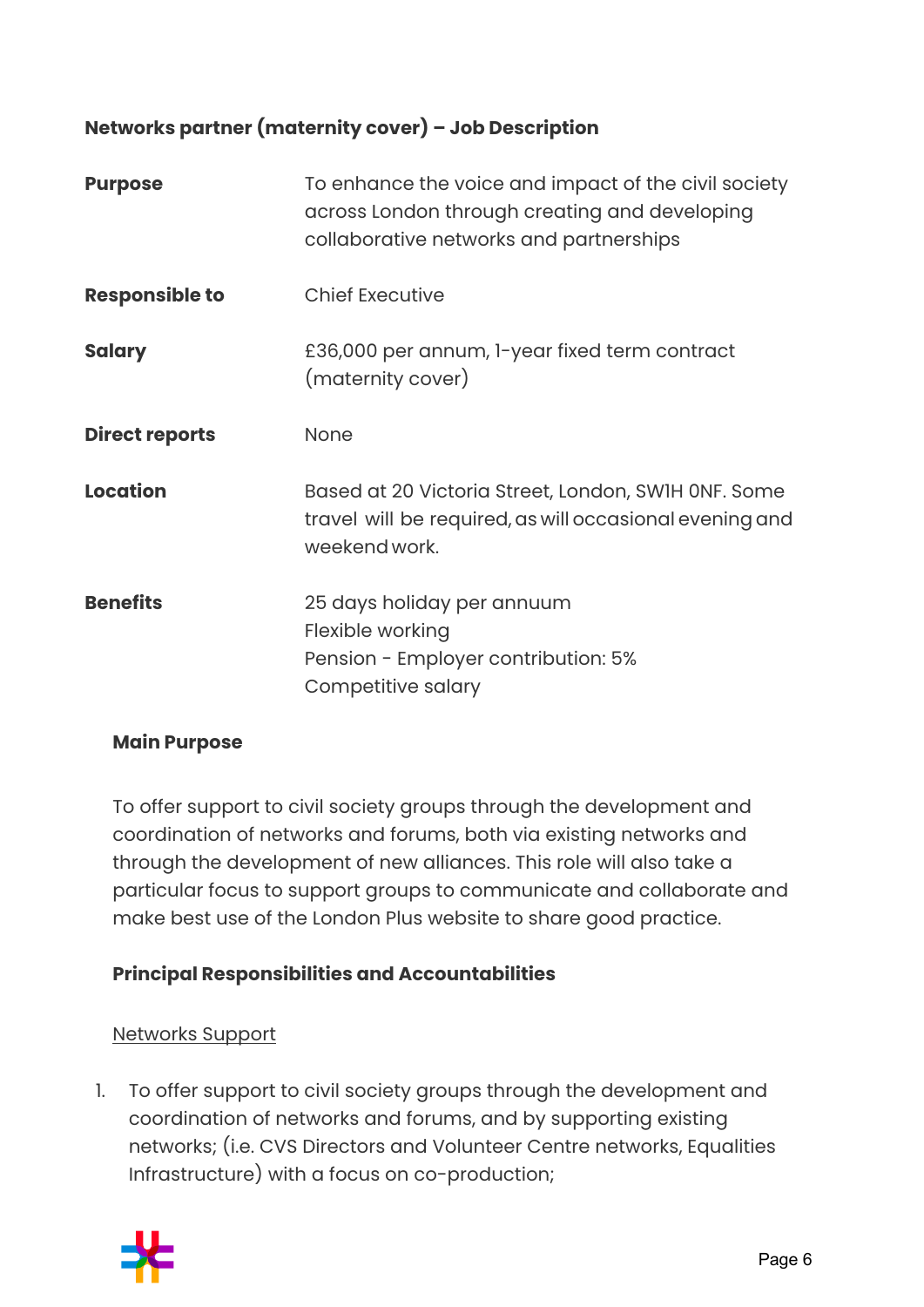- 2. To make best use of social media and existing technology to support networks where civil society groups and partners can share knowledge, ideas and can communicate;
- 3. To support on the development of new alliances where a need is identified;
- 4. To identify and link various networks to strategic leads across London via signposting and liaison.

# Partnership Development

- 5. To develop and expand existing partnerships to increase collaboration and the sharing of resources;
- 6. To establish new partnerships across London based upon key thematic programmes of work.

#### Skills development and support

- 7. Provide a range of training and support programmes in line with the needs of the civil society groups and networks;
- 8. To identify skills and knowledge gaps and develop a strategic programme to support the needs of the civil society within London;
- 9. Develop key programmes of work to share best practice and profile best practice for civil society organisations (e.g. diversity in volunteering);
- 10. Contribute to online resources to the London Plus website, whereby materials, research and best practice models can be shared and used to inform future developments.

#### General duties and responsibilities as an employee

- 11. To work as part of a team and contribute to the overall aims and objectives of the organisation;
- 12. To be an advocate for the organisation;
- 13. Attend staff meetings and training as required;
- 14. All staff are required to operate in accordance with the organisation's values, policies and procedures, including but not limited to, Health and Safety, and Data Protection.

#### Principal working relationships

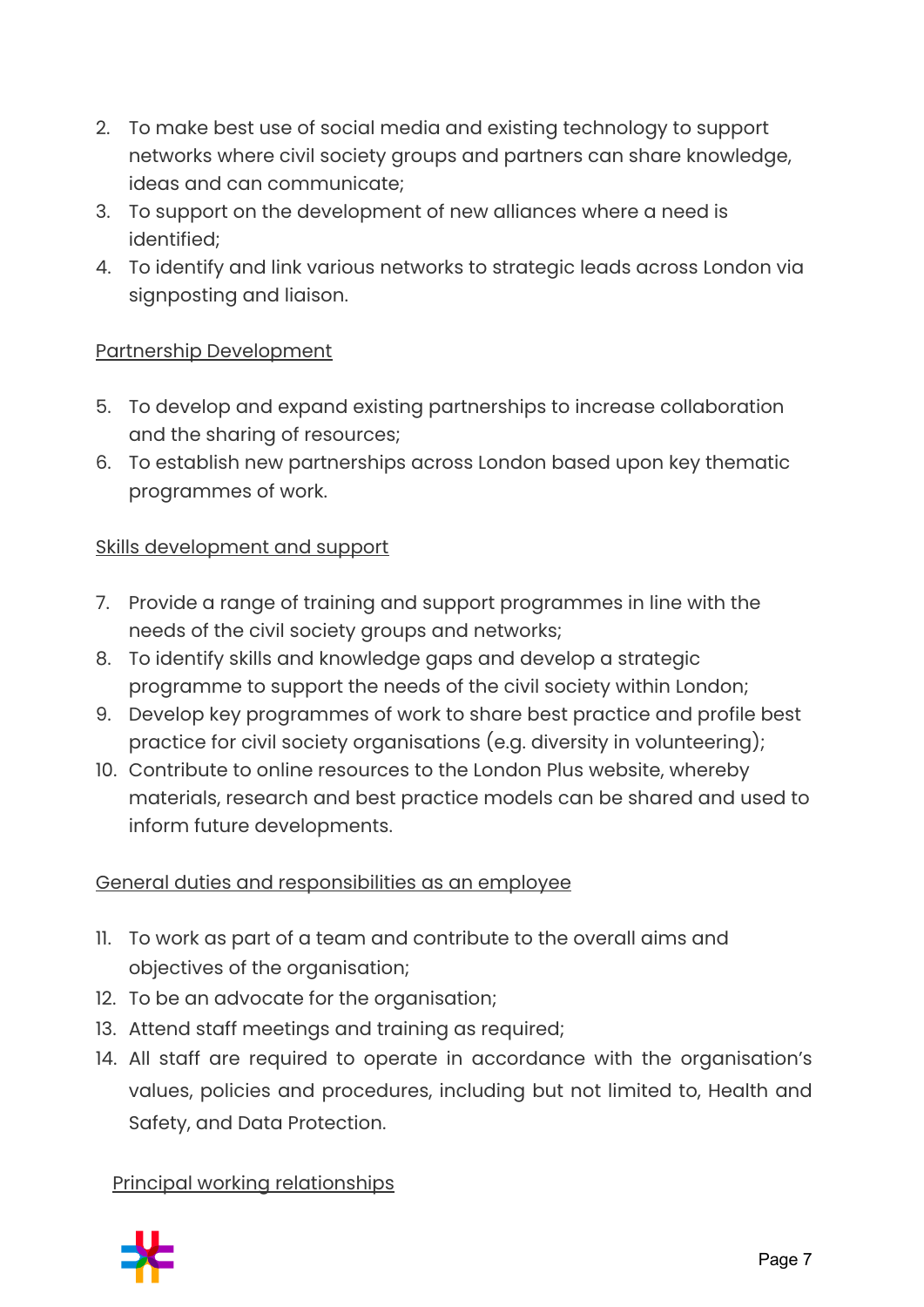- TheLondon Plus staff team
- Community and voluntary groups
- External stakeholders including national and regional networks and partnership organisations.

The above list of duties and responsibilities is not exhaustive, and you may be required to undertake other responsibilities and training as requested and as appropriate to your role level.

# **CHANGES:**

This is a description of the job as it is presently constituted. It is the practice of the organisation to examine job descriptions from time to time and to update them to ensure they relate to the job as then being performed, or to incorporate whatever changes are being proposed. This would be conducted in consultation with you.

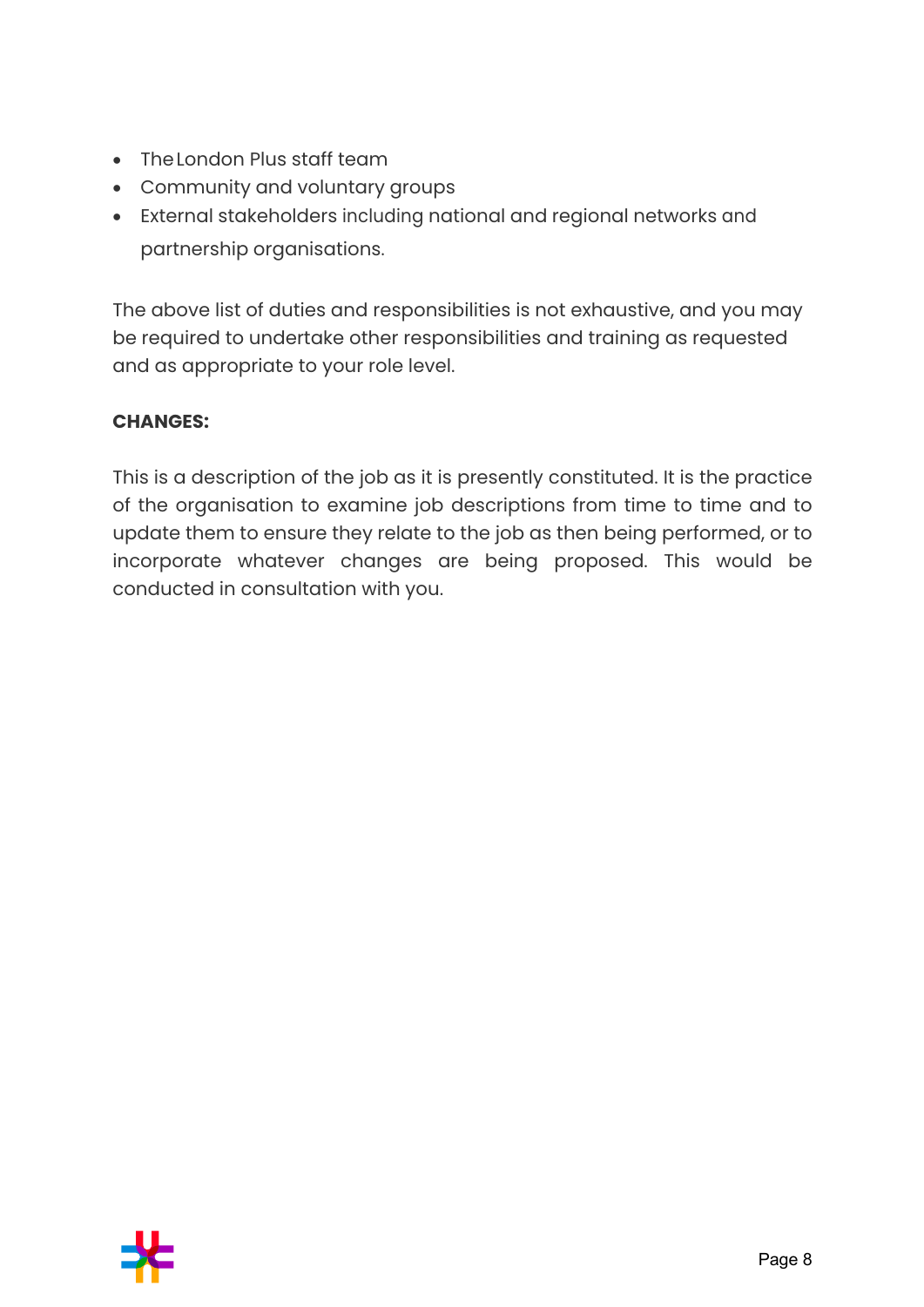# **Person specification**

| <b>Requirements</b>                     | <b>Essential</b>                                                                                                                                                                            | <b>Desirable</b>                                                                                                                                                                                                  |
|-----------------------------------------|---------------------------------------------------------------------------------------------------------------------------------------------------------------------------------------------|-------------------------------------------------------------------------------------------------------------------------------------------------------------------------------------------------------------------|
| <b>Educational</b><br><b>attainment</b> | Degree level or<br>equivalent                                                                                                                                                               |                                                                                                                                                                                                                   |
| <b>Knowledge required</b>               | • Understanding of<br>charity regulation<br>and governance<br>• Understanding of<br>the work of the<br>civil society and<br>its contribution to<br>improving<br>outcomes for<br>communities | • An understanding<br>of content<br>management for<br>websites                                                                                                                                                    |
| <b>Experience required</b>              | Experience of<br>influencing<br>strategic<br>outcomes within<br>multi-agency<br>partnership<br>working groups<br>Demonstrable<br>track record in a<br>comparable<br>environment             | Experience of<br>having facilitated<br>regional, sub<br>regional or local<br>networks<br>• Prior experience of<br>working with civil<br>society<br>At least 3 years'<br>experience<br>working at senior<br>level. |
| <b>Skills and aptitudes</b><br>required | Demonstrable<br>negotiation skills<br>Exhibits a<br>$\bullet$<br>commitment to<br>excellent customer<br>care and                                                                            |                                                                                                                                                                                                                   |

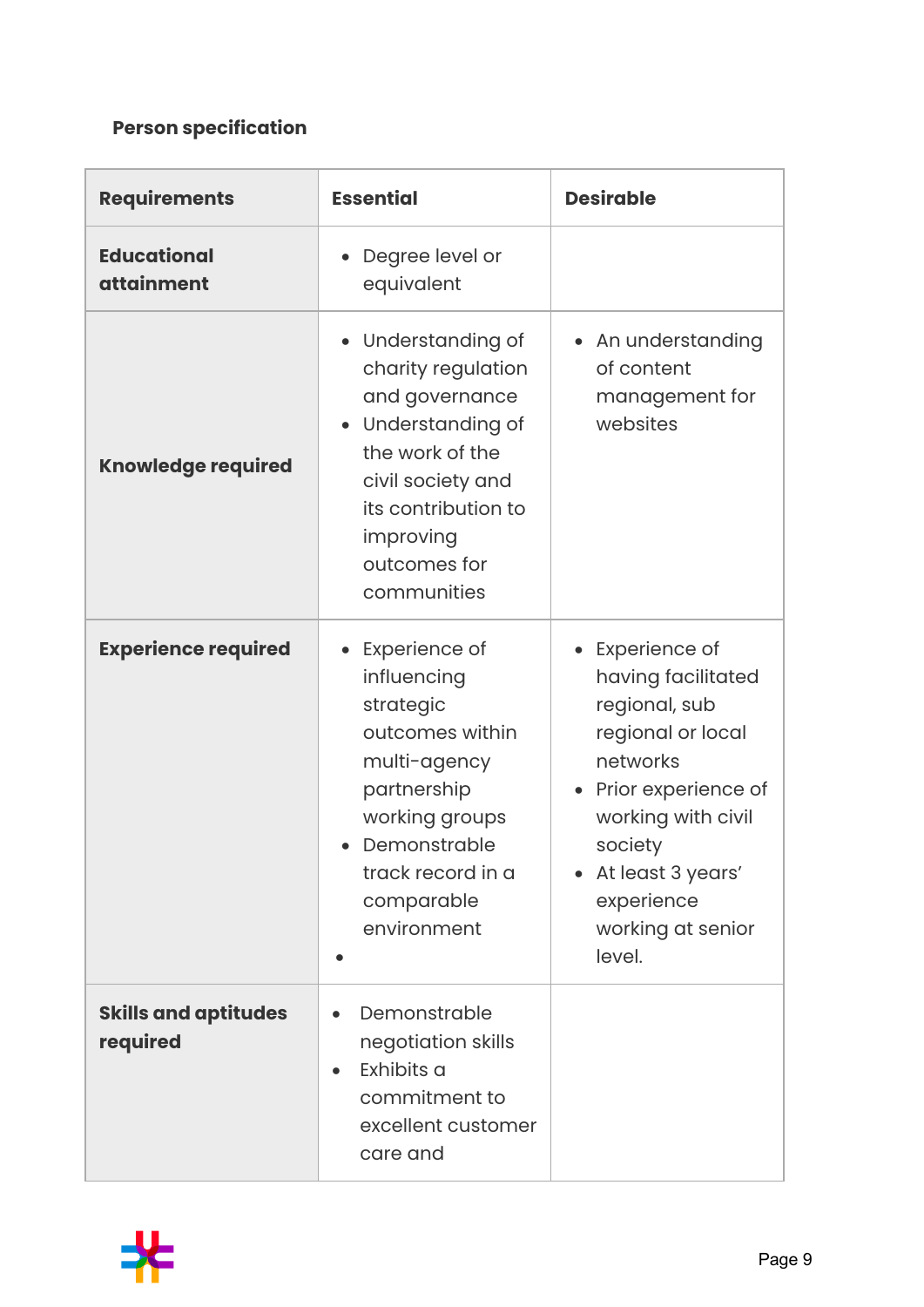|                                       | maintaining a<br>positive external<br>image of the<br>organisation<br>Excellent written /<br>$\bullet$<br>verbal<br>communication<br>skills<br>A commitment to<br>$\bullet$<br>addressing<br>inequality and<br>promoting<br>inclusion<br>Able to confidently<br>$\bullet$<br>deliver<br>presentations to a<br>range of<br>audiences<br>Effective<br>$\bullet$<br>networking and<br>influencing skills,<br>The ability to<br>$\bullet$<br>establish and<br>maintain<br>productive<br>working<br>relationships<br>An aability to work<br>$\bullet$<br>on own initiative,<br>and prioritise a<br>complex range of<br>tasks with<br>minimum of<br>supervision |  |
|---------------------------------------|-----------------------------------------------------------------------------------------------------------------------------------------------------------------------------------------------------------------------------------------------------------------------------------------------------------------------------------------------------------------------------------------------------------------------------------------------------------------------------------------------------------------------------------------------------------------------------------------------------------------------------------------------------------|--|
| <b>Personal qualities</b><br>required | Personal resilience                                                                                                                                                                                                                                                                                                                                                                                                                                                                                                                                                                                                                                       |  |